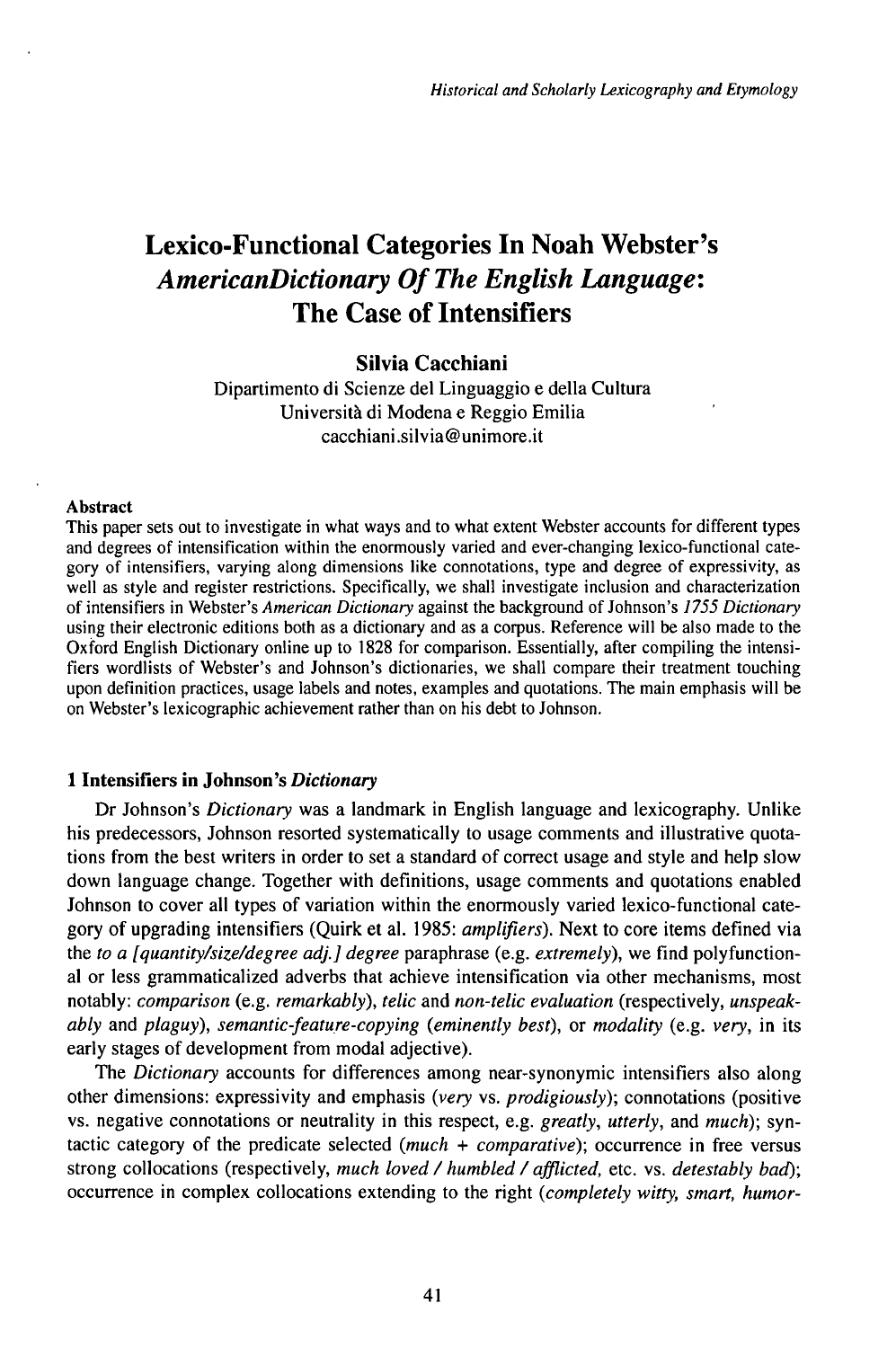*ous* and polite) or to the left (so completely full; infinitely, unsupportably miserable). In particular, occurrence with other intensifying devices (emphatic accent in exclamative sentences, interjections, or complex collocations with emphasizers, intensifiers, focussing adjuncts and words of emotion) and in quotations from relatively more involved genres marked for orality features (e.g. face-to-face conversation) are cues to the type and degree of expressivity and involvement of an intensifier.

 $\hat{\zeta}$ 

#### **2 Purposes of the investigation**

While criticizing the *Dictionary* on different counts (e.g. illustrative quotations), Noah Webster was strongly influenced and built upon it, most notably its 8th and llth editions  $(Landau 2005: 220)$ . His treatment of phrasal verbs is a case in point  $(Landau 2005)$ : working on Johnson's entries, Webster omitted or replaced definitions and shortened quotations for the sake of conciseness. In the light of this, we shall concentrate on Webster's treatment of intensifiers against the background of Johnson's comprehensive inclusion and accurate description of contemporary intensifiers. Since no relevant changes in the treatment of intensifiers can be observed across the 1st, 4th, 8th and llth editions, Johnson's 1st edition will be used as a standard of comparison.

# **3 Data analysis and results**

Using the CTI's (1998) electronic edition of Webster's *American Dictionary* (henceforth, W) and McDermott's (1996) electronic edition of Johnson's *1755 Dictionary* (henceforth, J), we carried out an entry-by-entry search in order to compile the corresponding intensifiers wordlists. A word search helped catalogue intensifiers omitted from J and W, make continuous decisions on the inclusion of headwords ambiguous between different meanings and gather examples to be used as a small reference corpus. The Oxford English Dictionary online, 2nd edition, up to year 1828 (henceforth, OED) was also used with Borst (1902) as a 'test dictionary', a source of editorial comments and usage information.

Altogether, W returns 89 intensifiers under the corresponding headword as against 213 types in the OED, 8 under other entries and 48 under both. By contrast, J returns around 90 intensifiers under the corresponding headword as against 160 in the OED, 30 plus outside and around 70 under both (Cacchiani, in press). Given the highly idiosyncratic nature of intensifiers and problems in disambiguating the intensifying use of polyfunctional adverbs, as well as the exclusion of overlapping orthographic variants, swear words and expletives and words not well authorized in general, both dictionaries return a fairly comprehensive intensifiers wordlist. By looking at definitions, usage labels and notes and quotations it may be possible to distinguish among competing intensifiers in a non-haphazard way on at least one dimension (cf. §1. above).

# *3.1Deflnitions*

J provides definitions in the form of synonyms and paraphrases which are repeated verbatim or further expanded in W via extended definitions, synonyms and examples. The following types of definition can be distinguished: '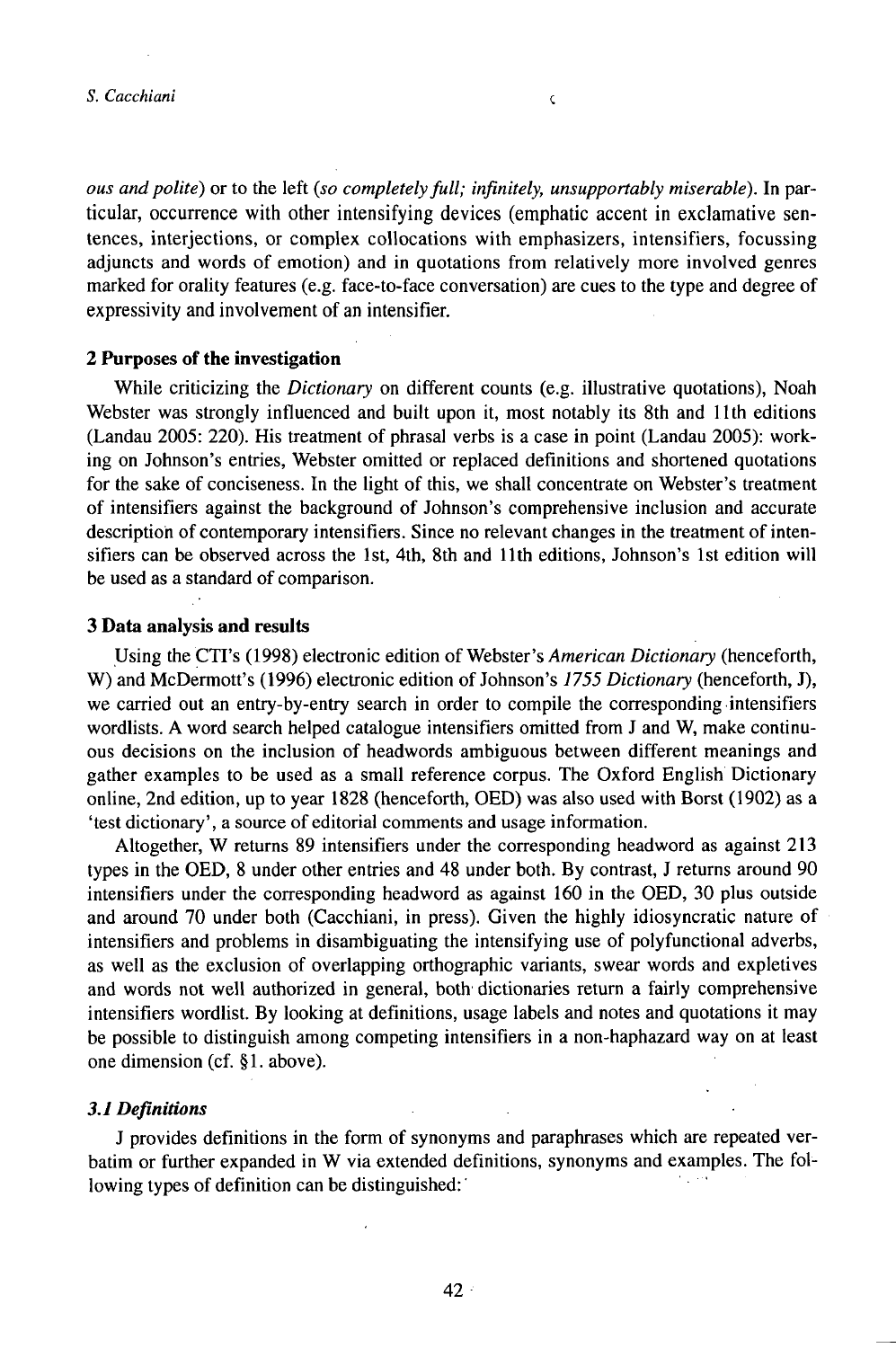i) The *In/To a [quantity/size/degree adj.] degree* paraphrase, e.g.:

(1) (a) very. adv. In a great degree; in an eminent degree.

The Greek orator was so very famous for this, that his antagonist reading over the oration which had procured his banishment, asked them, if they were so much affected by the bare reading of it, how much more they would have been alarmed, had they heard him? Addison. (J)

(1) (b) very, adv. As an adverb, or modifier of adjectives and adverbs, very denotes in a great degree, an eminent or high degree, but not generally the highest; as a very great mountain; a very bright sun; a very cold day; a very pernicious war; a very benevolent disposition; the river flows very rapidly. (W)

The quotation in (la), from J, is an example of good style rather than actual language usage. By contrast, in (lb) Webster uses the same amount of characters to give a definition that makes clear exact degree of intensification, grammatical category of the predicate selected, and neutrality with respect to positive and negative connotations

ii) The *In / To <sup>a</sup> [evaluative adj.] degree* paraphrase, e.g.:

(2) (a) excellently, adv. [from excellent]

1. Well in <sup>a</sup> high degree.

He determines that man was erect, because he was made with hands, as he excellently declareth. Brown's Vulg. Errours.

That was excellently observed, says I, when I read a passage in an author, where his opinion agrees with mine. Swift.

2. To an eminent degree.

Comedy is both excellently instructive and extremely pleasant; satyr lashes vice into reformation; and humour represents folly, so as to render it ridiculous. Dryd. St. of Inn. Pref. (J)

(2) (b) excellently, adv. In an excellent manner; well in a high degree; in an eminent degree; in a manner to please or command esteem, or to be useful. (W)

Unlike J (2a), W (2b) provides a concise dictionary entry in which he accounts for the polyfunctional nature and positive import of this intensifier of the extremely high degree despite crossing out examples.

iii) The *In/To a [evaluative adj.] manner* paraphrase and the *In a manner to [...]* paraphrase, chiefly applying to viewpoint adverbs and manner adjuncts which obtain a semantic-feature-copying type of intensification, e.g.:

(3) (a) deadly, adv.

1. In a manner resembling the dead.

Like dumb statues, or unbreathing stones, / Star'd on each other, and look'd deadly pale. Shakesp R. III. Young Arcite heard, and up he ran with haste, / And ask'd him why he look'd so deadly wan. Dryd. Fables.

2. Mortally.

I will break pharaoh's arms, and he shall groan before him with the groanings of a deadly wounded man. Bible Ez. xxx. 24.

3. Implacably; irreconcileably; destructively.

4. It is sometimes used in a ludicrous sense, only to enforce the signification of a word.

Mettled schoolboys set to cuff, / Will not confess that they have done enough, / Though deadly weary. Orrery.

John had got an impression, that Lewis was so deadly cunning a man, that he was afraid to venture himself alone with him. Arbuthnot's History of John Bull. (J)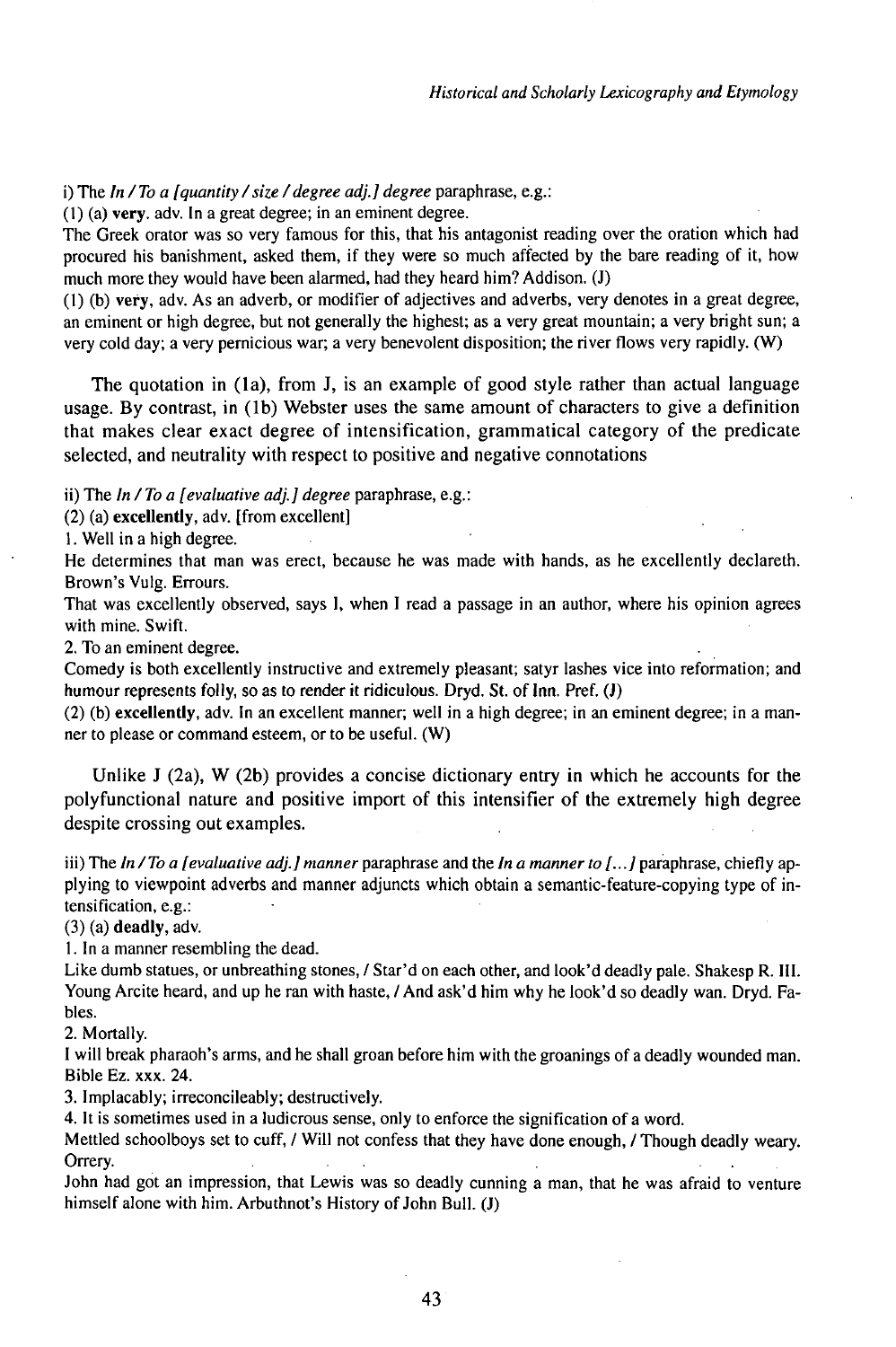(3) *•)* deadly, adv. 1. In <sup>a</sup> manner resembling death; as deadly pale or wan. 2. Mortally.

With groanings of a deadly wounded man. Ezek. 30.

3. Implacably; destructively.

*4.* In a vulgar or ludicrous sense, very; extremely; as a deadly cunning man. (W)

W's subentries repeat and further simplify J's entries in the interest of conciseness. Semantic feature copying is at stake in subentry 1., while we have a strong, colloquial intensifier under 4.

iv) *Beyond / without <sup>a</sup> limit; (In <sup>a</sup> manner/ To <sup>a</sup> degree) beyond human capacities /that cannot be <sup>+</sup> past ppl.,* applying to telic and comparative intensifiers, e.g.:

(4) (a) inconceivably, adv. [from inconceivable]

In a manner beyond comprehension; to a degree beyond human comprehension.

Does that man take a rational course to preserve himself, who refuses the endurance of those lesser troubles, to secure himself from a condition inconceivably more miserable? South. (J)

(4) (b) inconceivably, adv. In a manner beyond comprehension, or beyond the reach of human intellect. (W)

J's definition accounts for the polyfunctional nature of *inconceivably* and the quotation invites an intensifying reading while only partly exemplifying its pattern of intensification (4a). Similarly, shortening the definition and crossing out the example W (4b) does not seem to dojustice to the secondary intensifying use and collocational preferences ofthe adverb, v) *Synonyms,* e.g.:

(5) (a) horribly, adv. [from horrible]

1. Dreadfully; hideously.

What hideous noise was that! / Horribly loud. Milton's Agonistes.

2. To a dreadful degree.

The contagion of these ill precedents, both in civility and virtue, horribly infects children. Locke. (J) (5) (b) horribly, adv. In a manner to excite horror; dreadfully; terribly; as horribly loud; horribly afraid.(W)

In (5b) W accounts for the polyfunctional nature of an adverb at a very early stage of development towards another lexico-functional category resolving J's ambivalent treatment (5a) (definition via polyfunctional synonyms and intensifying reading in the quotation under subentry 1, definition via degree paraphrase and manner reading in the quotation under subentry 2). Specifically, W joins the two subentries and suggests a manner reading for the adverb, while providing polyfunctional synonyms and including examples still ambiguous between the two readings.

#### *3.2 Usage labels and notes*

Usage labels and notes are consistently used in J in order to provide extensive information relating to the general categories of currency, frequency, region, technical, normative, diastratic, and integration present in modern lexicography (Barnbrook 2005). Table <sup>1</sup> compares usage notes in W with their occurrencein J, and OED until 1828 integrated with information from Borst (1902). Ticks ( ) and crosses (X) indicate presence versus absence of the headword in the dictionary; Q/D and *MfD* refer to adverbs ambiguous between a quantity or manner reading and an intensifying reading. Exclusions concern words which were obsolete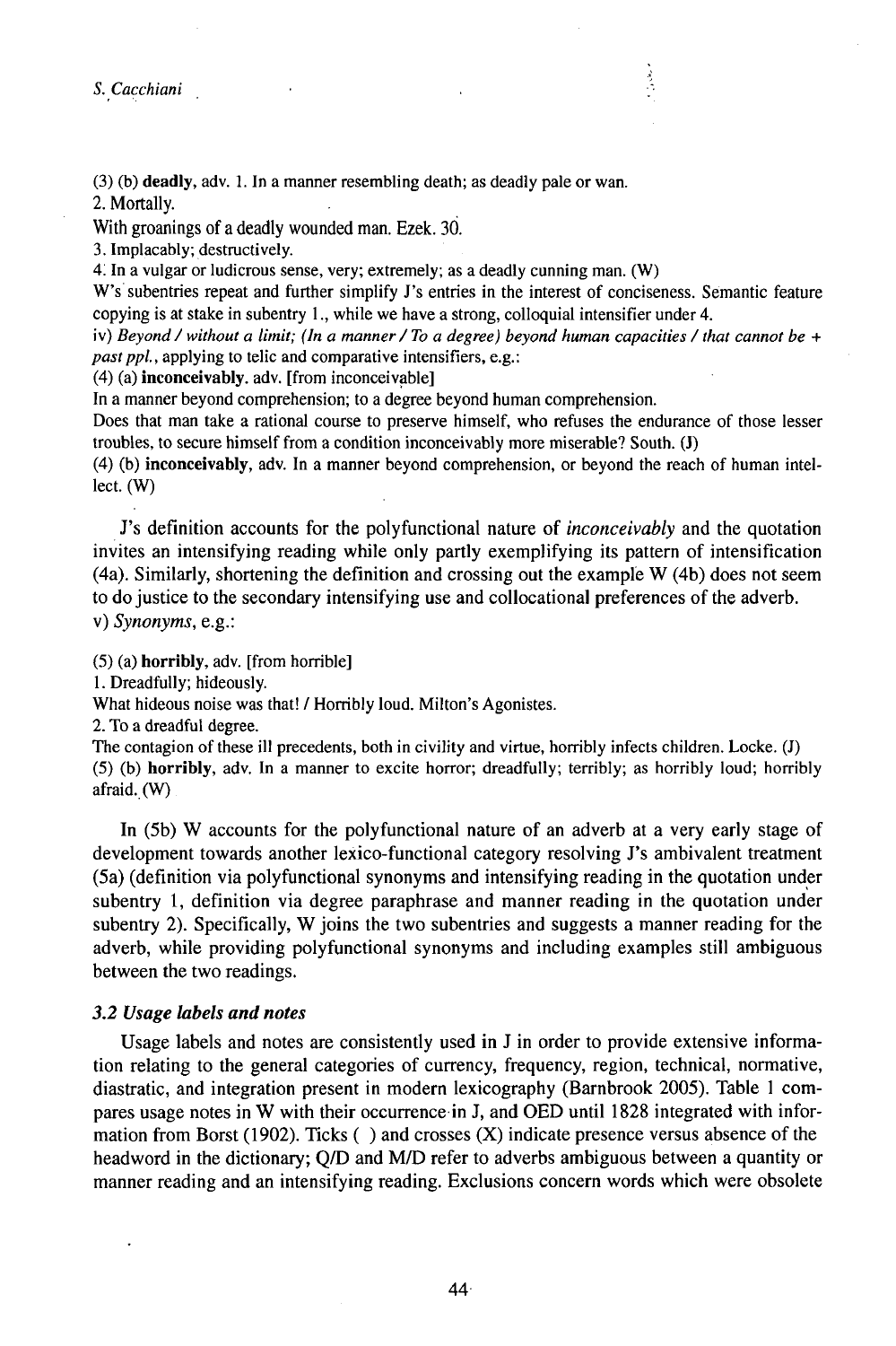in the 18th century and no longer in use in the early 19th century (e.g. *right),* information on previous uses of such words typically provided by historical dictionaries (e.g. the frequency *ofmighty* in the 18th and 19th c.), and words that entered the intensifiers paradigm only later in the century (e.g. *bloody, clean, confoundedly,* or *devilishly).* What emerges is systematic recourse to usage notes that repeat J. They account for semantic, register and style restrictions on the use of highly expressive intensifiers of the extremely high degree, which reflects Webster's genuine interest in actual language usage.

|                                   | <b>AREYSON</b> |                                                                             | <b>OID undi 1828</b> |                                | <b>WEISTER</b> |                                                                    |
|-----------------------------------|----------------|-----------------------------------------------------------------------------|----------------------|--------------------------------|----------------|--------------------------------------------------------------------|
|                                   |                |                                                                             |                      |                                |                |                                                                    |
|                                   |                |                                                                             |                      |                                |                |                                                                    |
|                                   | hamajiar       | <b>Longer reduct</b>                                                        | <b>Learnsferr</b>    | Usage nater                    | fanni 6er      | Ungerenten                                                         |
| М                                 |                | lov temlur largrace; in the ill                                             |                      | boxternlier, Dord; Jeer        |                |                                                                    |
|                                   | V              | genee                                                                       | ↓                    | finill sme                     | Ą              | min                                                                |
| bommodu<br>clambi                 | Y.             |                                                                             | Π                    | dudete                         | Ñ              | 20 Sept                                                            |
|                                   |                |                                                                             |                      |                                |                |                                                                    |
|                                   | V              | <b>Morrant rand</b>                                                         | J                    | <b>Contract</b><br>reprobation | vind           | kwwnd                                                              |
| kuwir                             |                |                                                                             |                      |                                |                | izabw <del>ana, mna</del> irta                                     |
|                                   | X              | inkertis medina lukeros                                                     | J                    |                                | DOT)           | enazimên box                                                       |
| kterver, ly                       |                | <b>BLTRE</b>                                                                |                      | alibgma svima id               |                |                                                                    |
|                                   |                | ametireen luheram toenkwo                                                   |                      |                                |                | b iza vrige, Ruikvonsense                                          |
| kladir                            | V              | the signification of a word                                                 | ¢                    | adlaquid                       | Ý              | very externely                                                     |
|                                   |                |                                                                             |                      |                                |                | its pauls and gettly,                                              |
| duparately                        | Ń              | عصفنا                                                                       | J                    | chellyculoxiu                  | ¥              | cemey,videnty                                                      |
|                                   |                |                                                                             |                      |                                |                | izakwana sandinta.                                                 |
| dweedh                            | Ý              |                                                                             | V                    |                                | 4              | morring committeey                                                 |
|                                   |                |                                                                             |                      |                                |                |                                                                    |
| exports and the                   | Ý              | most utiona negative intendifica                                            | Ų                    |                                | Ý              | ende, în dialerre                                                  |
| <b>CONVERT</b>                    | 7              | threllier language: greatly                                                 | J                    |                                | ī              | <b>b</b> furniture very                                            |
|                                   |                | scanely admitted has in low                                                 |                      | capacially Groupert in         |                | a treatde in a facult and                                          |
| mightily                          | ¢              | <b>Inser</b>                                                                |                      | [7therel] Bihc.                | ł              | further breasew                                                    |
|                                   |                | executos undas faciles                                                      |                      | incoloquial uso,               |                |                                                                    |
| prodgenciji                       | Ą              | Inpertoie                                                                   | J                    | hyperbolically.                | ſ              | d fondin                                                           |
|                                   |                | used to suggere in the signification.<br>of instalactive to a viciouslygee; |                      |                                |                | <b>separed densiescors</b><br>estploatics@), lauthis repetition in |
| <b>Rich</b>                       | Ý              | dadi cilininanan emphais                                                    | IJ                   | त्वकार्यालयात्रीकां            | ¢              | αν όλλυστρατή το πο                                                |
|                                   |                |                                                                             |                      |                                |                |                                                                    |
|                                   | ♦              | not eredogical but forgathristed<br><b>end</b> catabished                   | J                    |                                | ł.             |                                                                    |
| karondka                          |                | longresserit ordegree; this con-                                            |                      |                                |                |                                                                    |
|                                   | Ą              | lemproper                                                                   |                      |                                | ŴФ             |                                                                    |
| Ş                                 |                |                                                                             |                      |                                |                |                                                                    |
| <b><i><u>errd</u>r</i></b>        | ν              | ristate                                                                     | Ñ                    | त्त्व तीयासम्राज्ये            | N              |                                                                    |
|                                   |                | arretinesumlaherhisly inkw                                                  |                      |                                |                |                                                                    |
| gumas                             | Ą              | <b>Engage</b>                                                               | X                    |                                | Ń.             |                                                                    |
|                                   |                | na to be used his invery law                                                |                      |                                |                |                                                                    |
|                                   | Ý              | lengegr                                                                     |                      |                                | $\mathbf x$    |                                                                    |
| <b><i><u>kuptar</u></i></b><br>Ka |                |                                                                             |                      |                                |                |                                                                    |
| sak.                              | Τ              |                                                                             | IJ                   |                                | Ñ              | papadar, but never ellepant                                        |
| 冏                                 |                |                                                                             |                      |                                |                |                                                                    |
| <b>Exceptions</b><br>m            | Τ              |                                                                             | Π                    | <u>collegest restare</u>       | Ν              | न्दल                                                               |
|                                   |                |                                                                             |                      |                                |                |                                                                    |
|                                   | 4              |                                                                             | J                    |                                | Ą              | axiesesses, not used except in                                     |
| lewan<br>îβ.                      |                |                                                                             |                      |                                |                | rekar hinginge                                                     |
| <b>Sich</b>                       | N              |                                                                             | IJ                   | colloquial, vulgar             | Ñ              | rayntar                                                            |
| krafowdudy                        | X              |                                                                             | J                    | bon front; vidger              | T              | kwwad                                                              |
|                                   |                |                                                                             |                      | of things text leter used      |                |                                                                    |
| drilletr                          |                |                                                                             |                      | ssa convertimentive            | ₫              | <b>ESA VILLET STRO</b>                                             |

Table 1. Usage notes in J, OEĎ until 1828 and W.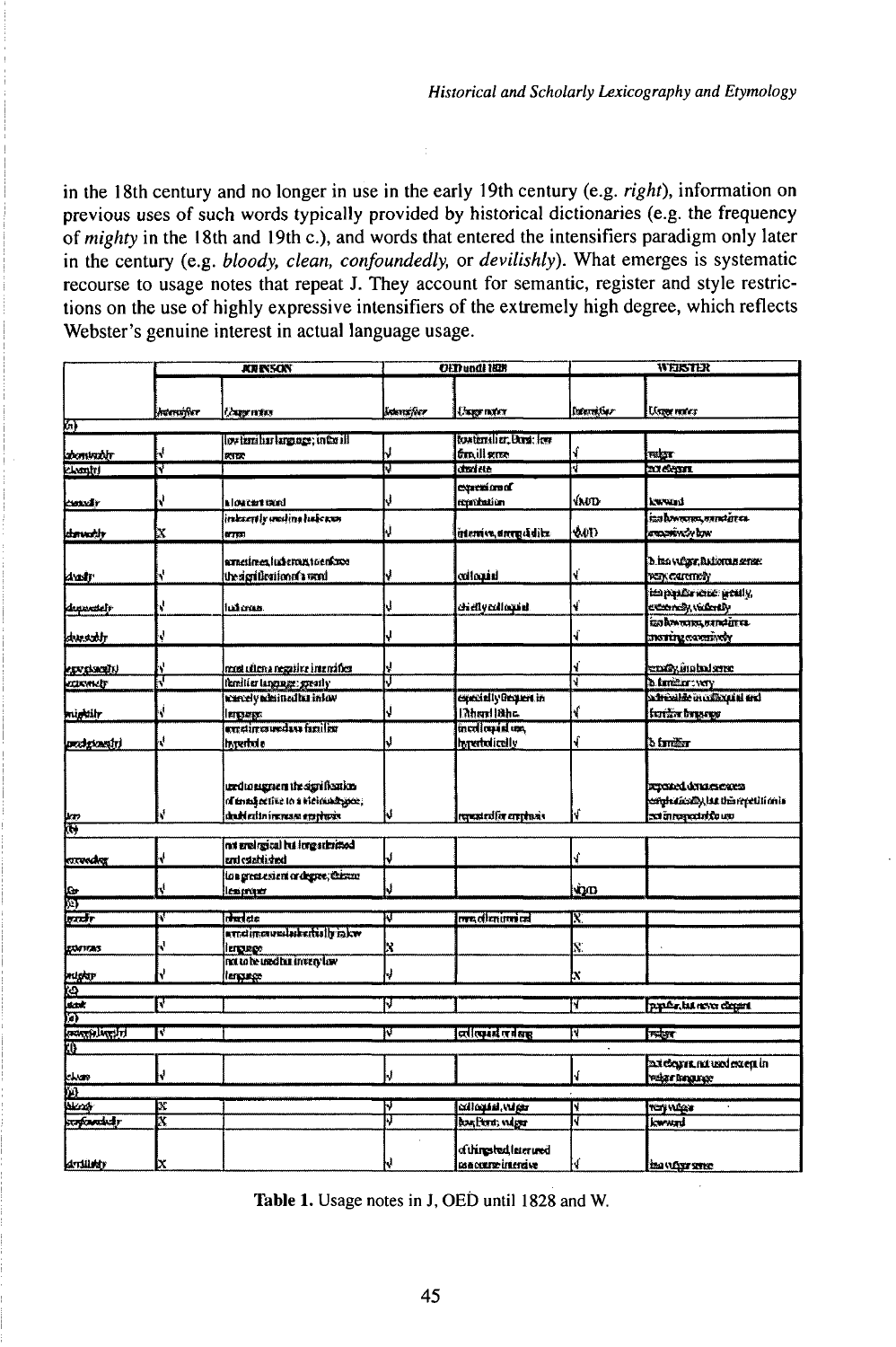# *3.3 Examples and quotations*

Illustrative quotations in J. provide information on textual and discourse-pragmatic restrictions on the use of intensifiers, hence on register and style restrictions. Accordingly, (Cacchiani, in press) more expressive intensifiers of the extremely high and high degree occurring in familiar, colloquial or vulgar language are found in quotations which show features of spoken, more involved genres (cf.  $\S$ 1.) e.g. (6):

#### $(6)$  too. adv.  $[...]$

2. It is sometimes doubled to increase its emphasis; but this reduplication always seems harsh, and is therefore laid aside.

Oh, that this too too solid flesh woul melt. Shakespeare

Sometimes it would be full, and then / Oh! Too too soon decrease again; / Eclips'd sometimes, that 'twoud' so fall, / There would appear to be no hope at all. Suckling. (J)

This has no counterpart in W, where extended quotations are systematically avoided and most often simplified and replaced by short examples (cf. lb, 3b, 5b).

# **4 Conclusions**

**I** hope to have minimally demonstrated that Webster provides a successful record of the use of intensifiers in contemporary American English. While building upon Johnson's *Dictionary,* Webster departs from what he called its highly 'personal style' mainly reformulating, simplifying, and crossing out quotations. This brings about a loss of information on the textual and discourse-pragmatic dimensions. However, accurate definitions and careful selection of examples in the *American Dictionary's* concise entries help distinguish effectively among near-synonymic intensifiers. As a result, Webster's *American Dictionary* turns out to be a 'modern' dictionary, used as a source of concise and accurate information, and not of elegance, style and wisdom.

## **References**

#### **A. Dictionaries**

- Johnson, S. (1755), *A Dictionary of the English Language*. (1st Edition), in McDermott, A. (ed.) (1996) *Samuel Johnson. A Dictionary ofthe English Language on CD-Rom. The First and Fourth Editions,* Cambridge, Cambridge University Press. (J)
- Johnson, S. (1774), *A Dictionary of the English Language.* (2nd Edition), in McDermott A. (ed.) (1996) *Samuel Johnson. A Dictionary ofthe English Language on CD-Rom. The First and Fourth Editions.* Cambridge, Cambridge University Press.

Johnson, S. (1784), *A Dictionary of the English Language.* (8th Edition).

Johnson, S., Todd, H.J. (1818), *A Dictionary ofthe English Language, with Numerous Corrections, and with theAddition ofSeveral Thousand Words.* (1 lth Edition).

*Oxford English Dictionary Online* (2nd Edition, New Edition). Available at: www.oed.com

Webster, N. (1828), An American Dictionary of the English Language. New York, S. Converse. In 'Christian Technologies Inc. (1998) *Webster's 1828 Dictionary on CD-Rom.* (W)

## **B. Other literature**

Barnbrook, G. (2005), 'Usage Notes in Johnson's *Dictionary', International Journal ofLexicography* 18/2,pp. 189-201.

Borst, E. (1902), *Die Gradadverbien im Englischen* Heidelberg, Winter.